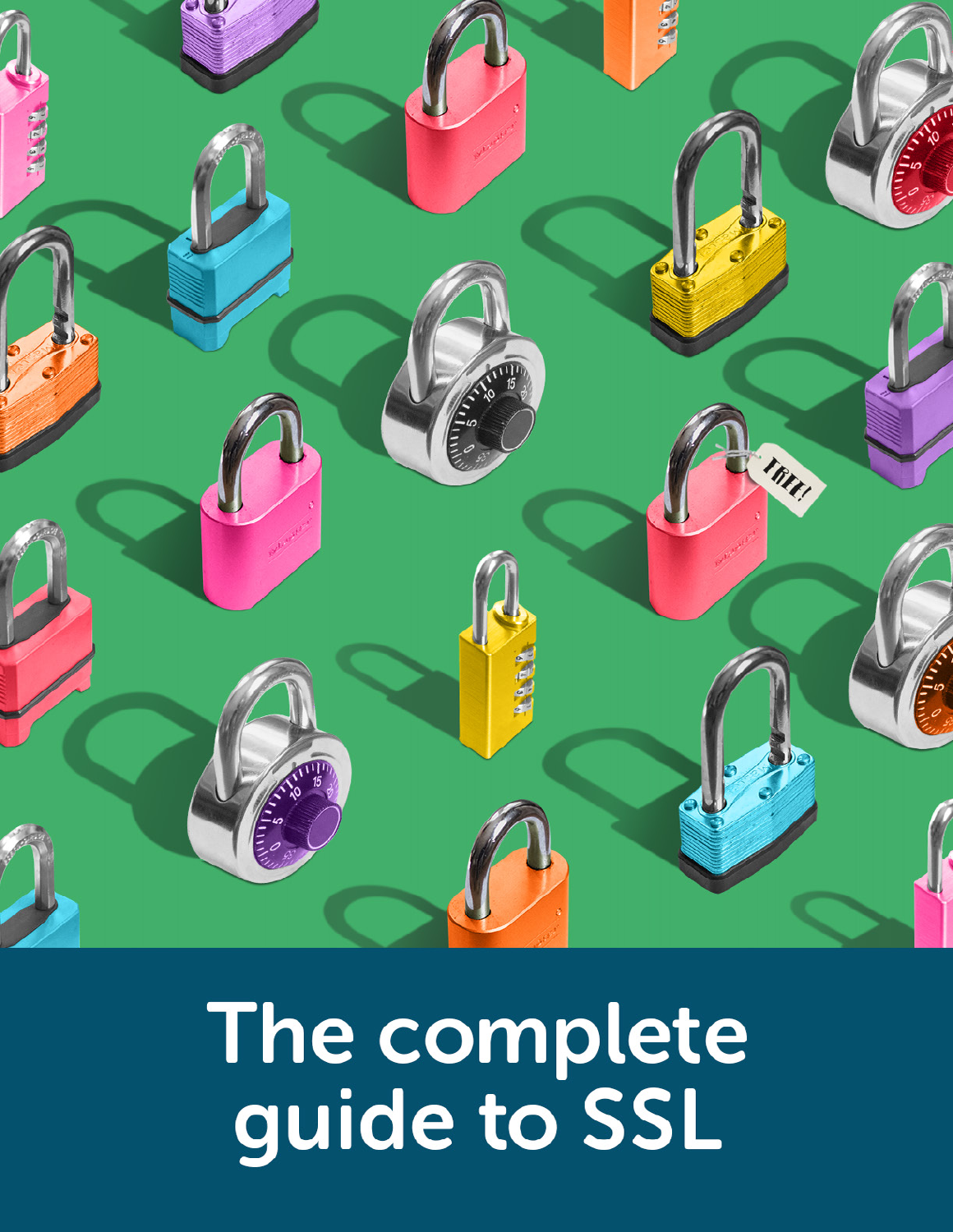

*SSL is an important little acronym that every single site owner should know about. If this is all a new concept, don't sweat it – this free ebook will give you all the details so you can keep your site secure, follow best practices, and install an SSL certificate easily (and for free!).*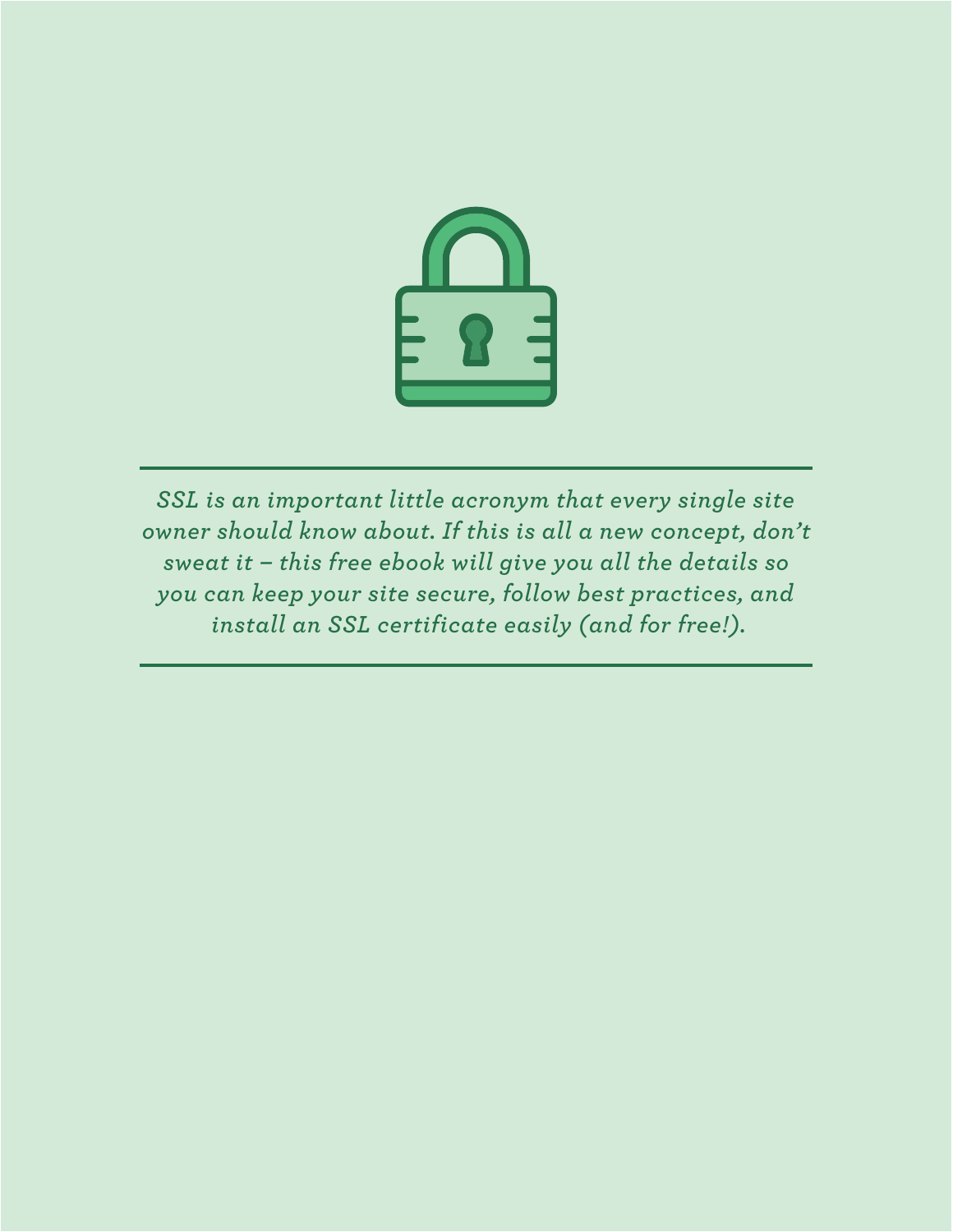# What is SSL?

SSL, or Secure Sockets Layer, is a protocol used to secure and encrypt communication between computers. While you may not realize it, you've probably seen this before. Take a look at the address bar of your computer, next to the URL. If you're using Chrome or Firefox, there's usually a little green padlock and the word "Secure." Safari also uses a padlock, but it'll be gray. Here's an example:



Before we go too much further, let's get the technical details out of the way.

At the heart of SSL is asymmetric (or public-key) encryption. This requires each party to generate a public and private key pair. Think of it like a lock on a door: Anyone can walk up to a door, inspect the lock, and even try to open it with their own key, but only the right key will actually unlock it. In this analogy, the door locks are public keys, because they're visible and public. Private keys are, well, keys, and are used to unlock the public keys. If you know a person's public key, you can encrypt a message using it that only they will be able to decrypt and read.

On top of that SSL, has one extra element: a certificate authority, or CA. CAs, such as Let's Encrypt, RapidSSL, or InstantSSL, not only issue SSL certificates but also verify their authenticity. You'll need to get a certificate from a certificate authority in order to utilize SSL (or from



Flywheel, if your site is hosted here, but more on that in a second!).

Certificate authorities have what is known as a "root certificate," or what is effectively the "master certificate," under which all issued certificates are signed. If you buy a certificate from Let's Encrypt, browsers will use their root certificate to check whether or not yours is legit when they connect to your server. End users don't really see the encryption process happening because most of the work is all done behind the scenes by the certificate authority.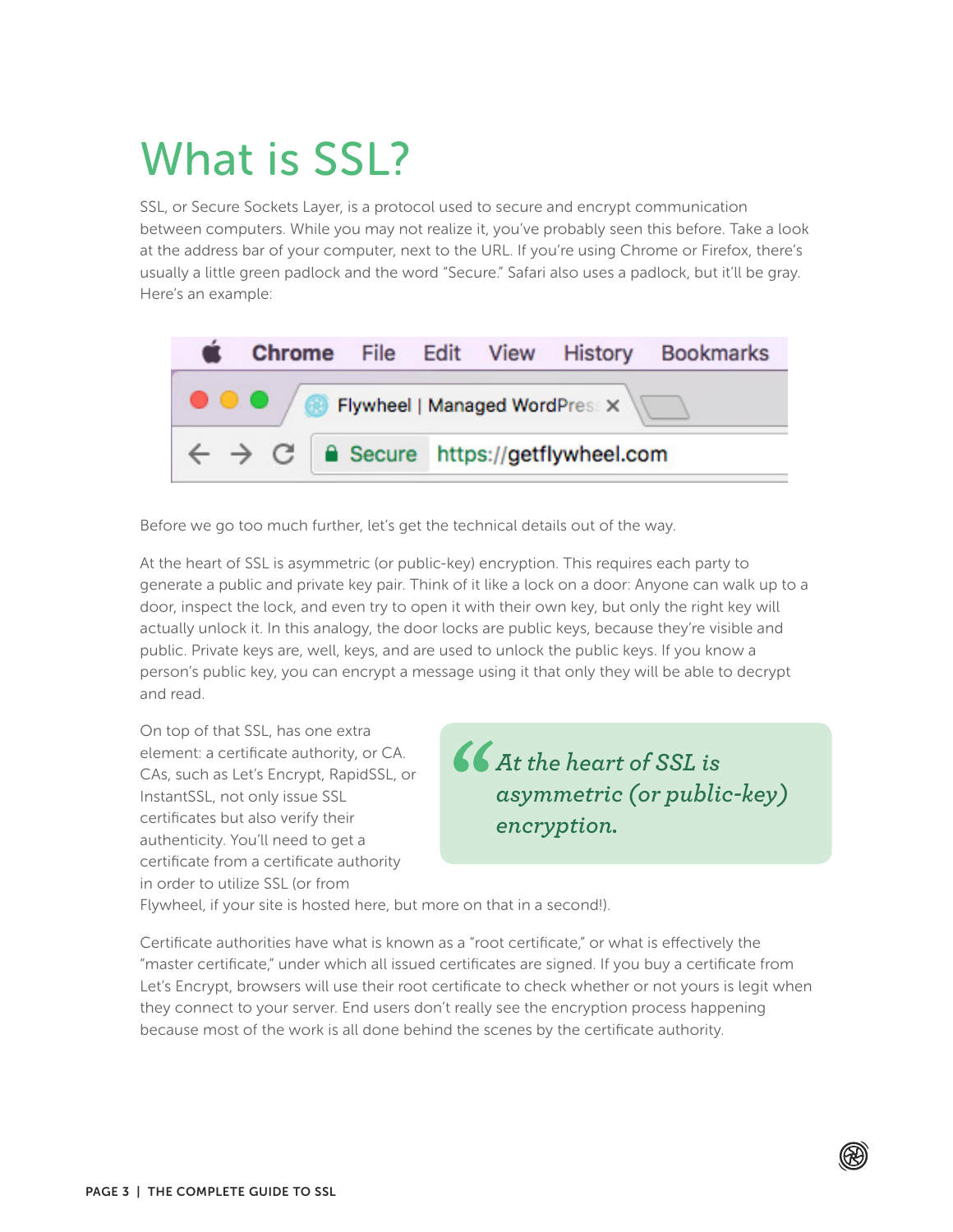An SSL connection works just like a public key exchange but with the addition of the CA to make sure the server you're trying to get data from is legit. Here's what happens during an SSL connection:

- 1. You (the user) navigate to a secured web page, and your computer reaches out to that server.
- 2.The server responds with their public certificate (same as a public key).
- 3.Your computer checks the certificate to make sure it is valid and was issued by a trusted CA.
- 4.Assuming the certificate is valid and trusted, your computer uses the server's public certificate to generate a random key and encrypts your request (all of the data you want from the website), then sends the request and the randomly generated key to the server.
- 5.The server decrypts the data and responds by encrypting its message with your randomly generated key.
- 6.This process repeats until your session is done.

# When should I use SSL?

In the past, SSL was important for one very specific reason: encrypting communication and securely storing information. This is incredibly beneficial (and essentially required) for eCommerce stores or sites handling sensitive information. As a site owner, this is important because you don't want that information to be compromised. Plus, you want to offer your users a stellar experience, right? SSL will help you do that.

Another benefit of SSL is that it helps to build trust with your users. Before you can install an SSL certificate on your site, you have to answer a few questions about your site and/or business. This allows the certificate authority (the site you buy the certificate from) to verify that you are indeed the website and business you say you are. This means that if your site has SSL installed, your users can trust that you're a legitimate company that won't steal their information. And I'm guessing you want to build that trust with your users.

There's one final reason SSL is important for your WordPress site: SEO. Google has started flagging sites that store passwords or credit card information without SSL as insecure, as part of a long-term plan to mark all sites without SSL as insecure. That's a huge initiative, and if your site doesn't have SSL installed, it could seriously hurt your traffic and conversions.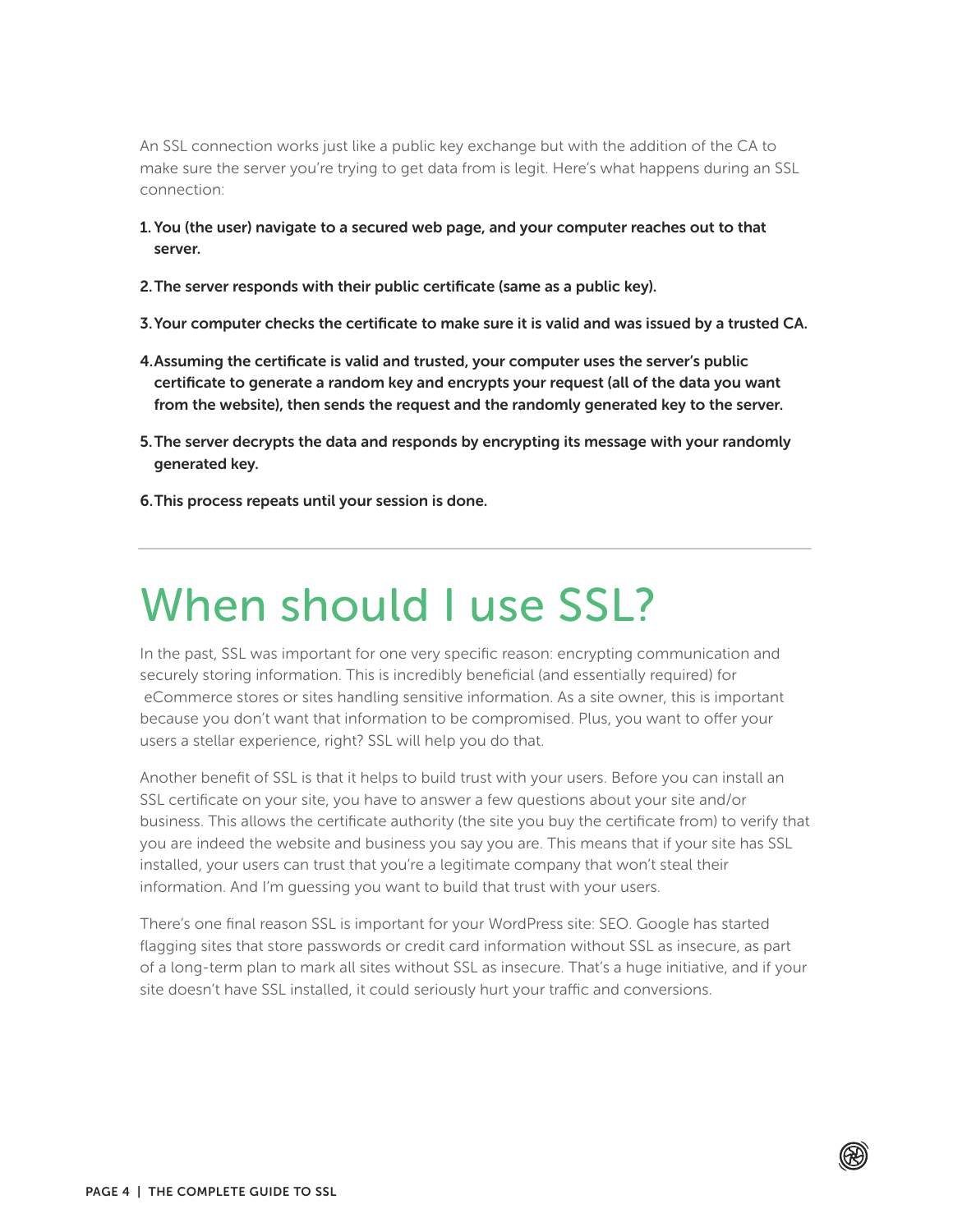As of October 2017, Google Chrome is taking proactive steps to help increase awareness around secure versus non-secure websites, and Mozilla Firefox is joining the efforts as well. And the number one requirement is an SSL certificate. Chrome and Firefox released the updates stating their intention to make the web safer for everyone.

When an SSL certificate has been installed on a site, you can tell by looking at the URL. In Chrome and Firefox, there's usually a little green padlock with the word "Secure." Safari has a gray padlock next to the site name. You can also tell by looking at the beginning of the URL itself. A not secure website will use http while a secure site will use https.

These messages are non-intrusive, and can establish a lot of trust with your users because they know their information is safe on your site! On the other hand, if you don't install an SSL certificate, you're going to see some not-so-welcoming errors that might cause your users to abandon your site. In Firefox, there are various icons, including a gray padlock with a warning triangle and a gray padlock with a red strikethrough. In Chrome and Safari, either an information symbol or red warning symbol will pop up for not secure sites. Here's what they look like.

|                                                                                                                                                                                                                  | Chrome                | File | Edit View | <b>History</b> | <b>Bookmarks</b> | People |
|------------------------------------------------------------------------------------------------------------------------------------------------------------------------------------------------------------------|-----------------------|------|-----------|----------------|------------------|--------|
| not.getflywheel.com<br>×                                                                                                                                                                                         |                       |      |           |                |                  |        |
| not.getflywheel.com<br>$\leftarrow$ $\rightarrow$<br>С                                                                                                                                                           |                       |      |           |                |                  |        |
| Your connection to this site is not secure<br>You should not enter any sensitive information on this<br>site (for example, passwords or credit cards),<br>because it could be stolen by attackers.<br>Learn more |                       |      |           |                |                  |        |
|                                                                                                                                                                                                                  |                       |      |           |                |                  |        |
|                                                                                                                                                                                                                  | <b>Chrome</b><br>File | Edit | View      | <b>History</b> | <b>Bookmarks</b> | People |
| $\times$<br>Privacy error                                                                                                                                                                                        |                       |      |           |                |                  |        |

A Not Secure | https://http-badpassword.badssl.com C.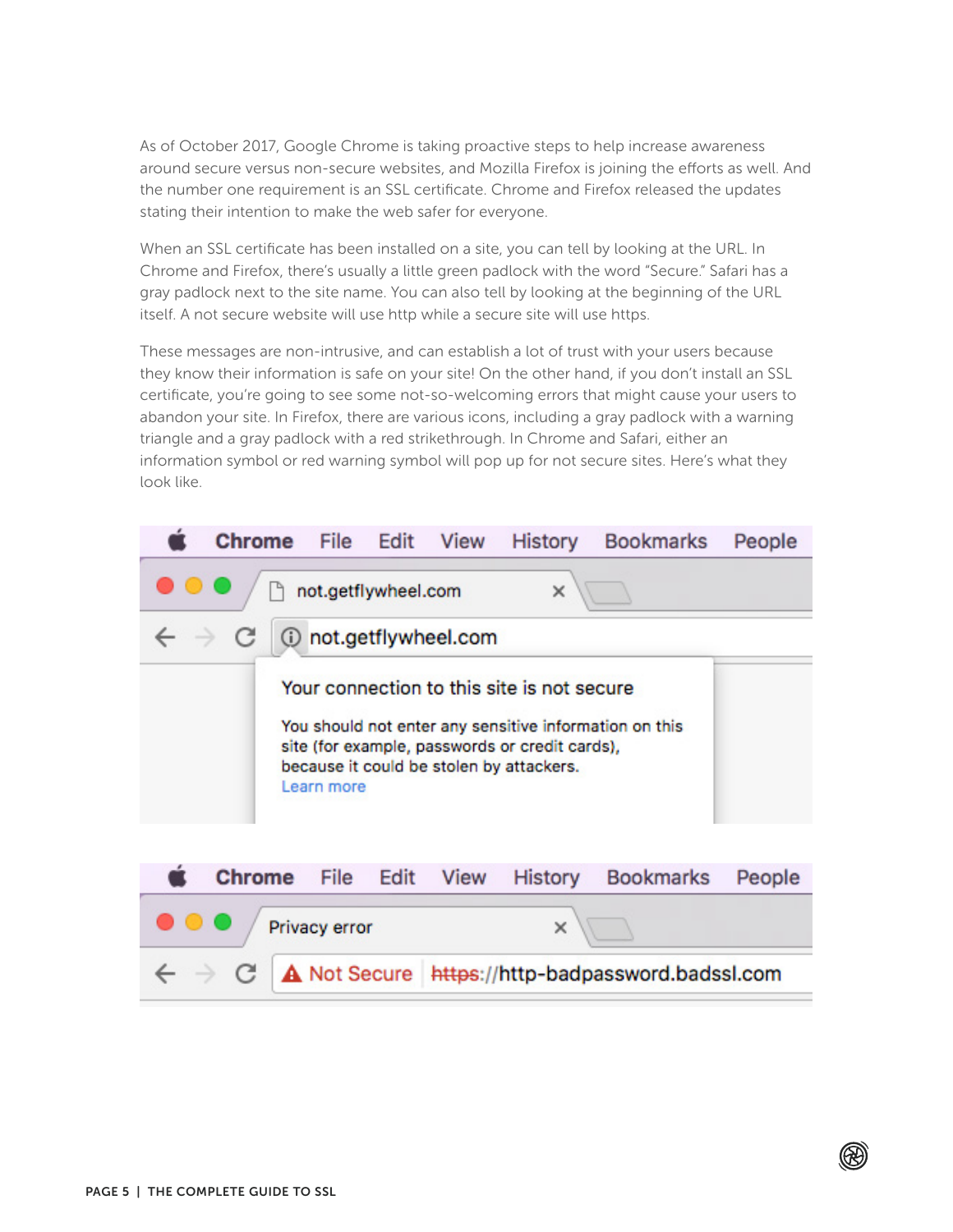As you can see, these errors are definitely not something you want your users to see on your site. Luckily, there's a super easy fix to make your site secure and get rid of that message!

The web is moving towards a more secure place, which means that no matter what type of site you're running, having an SSL certificate installed will help your site thrive. SSL keeps your information secure, helps to build trust with your users, and keep your site current with industry standards.

So, how do you get it?

# How to add SSL to your sites

In the past, installing an SSL certificate was a bit of a juggling act. You'd have to buy it from a certificate authority, tell your hosting company about it, share information with both parties, and then it could be activated. That's not the worst system in the world, but it's not the smoothest, either.

Another option that may be easier is working with your hosting provider. Many hosts offer SSL certificates that are relatively easy to install or may come free or discounted. For example, if you host your site on Flywheel, thanks to our Simple SSL feature, all it takes is a couple clicks and zero additional cost! On Flywheel, [SSL certificates](https://getf.ly/2uM9DZg) come free with every single site and plan. All you have to do is enable the Simple SSL add-on in your Flywheel dashboard under the add-ons tab. The just click "Add SSL" and follow the instructions!



## Get free SSL certificates!

### *They're included with every Flywheel plan*

The easiest way to add Let's Encrypt's free SSL certificates to your WordPress site is by signing up with Flywheel. If you're hosting your site with us, Simple SSL is available at zero cost to you and can be installed with just a few quick clicks. Ready?

[GET STARTED](https://getf.ly/2JKBAoZ)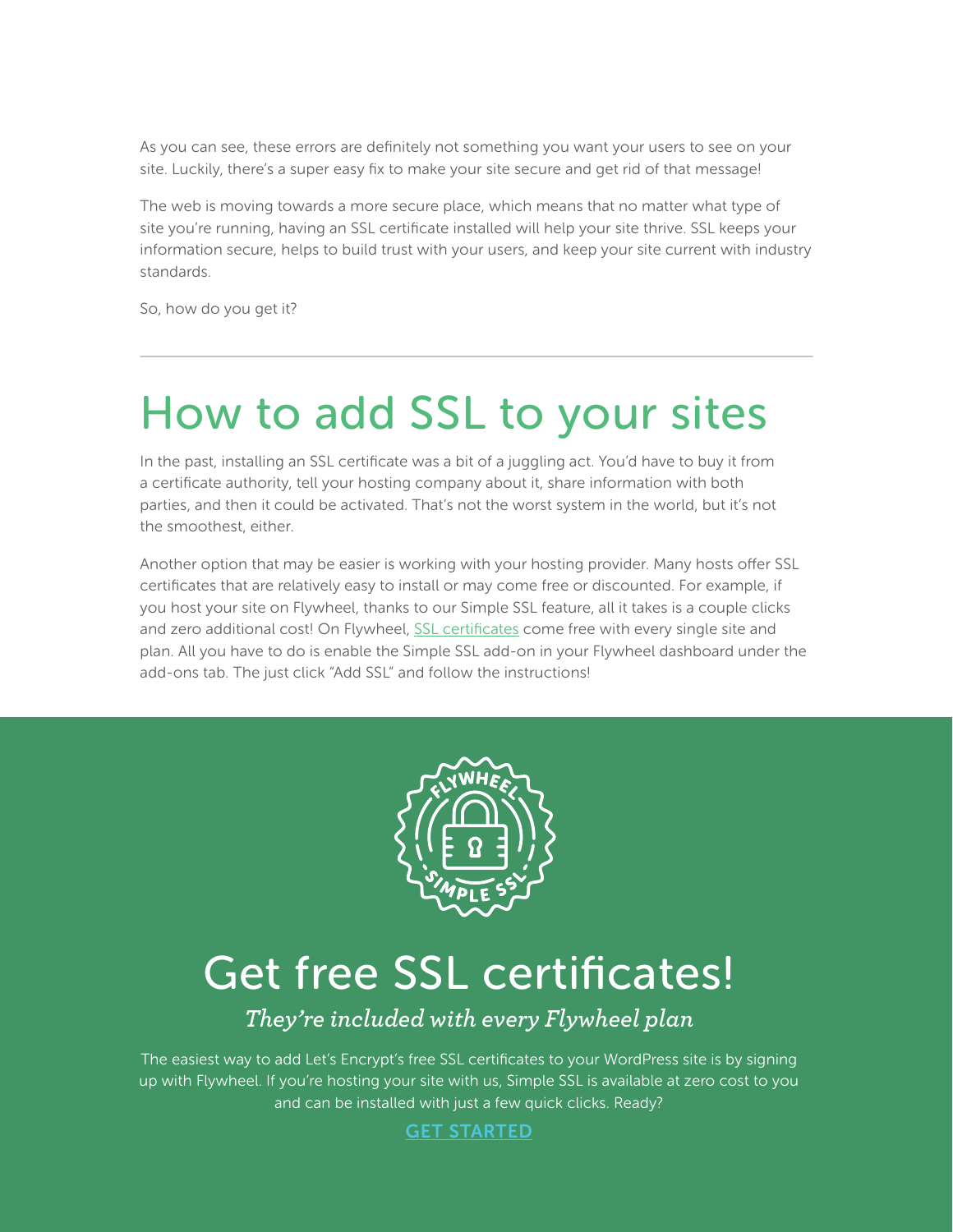Note: No matter how you go about installing an SSL certificate, make sure your site is validated and your DNS is pointed to your site.

#### ADDING A CERTIFICATE FROM AN OUTSIDE CERTIFICATE AUTHORITY

If you would like to install an outside SSL certificate on your host, there is a bit of a different process, and it might vary a little depending on who your host is. For sites on Flywheel, first you'll purchase the SSL add-on from the certificate authority you prefer. Then you'll enter the details to create your Certificate Signing Request (CSR), which will send you an email from which you download the CSR and upload it to the SSL provider. Last, you'll send Flywheel the files, and wait a minute to hear back that it's installed!

Like we said, it's not difficult to bring your own SSL certificate, but using our Simple SSL solution is sure fast (and free)! With world-class hosting and encryption all in one place on Flywheel, you don't have to bounce back and forth or find a third party provider.

No matter how you go about installing an SSL certificate, it's critical that your site has one in place. No only will it build trust with your site visitors, but it'll keep your site's information secure and keep it performing well in Google searches.

Interested in trying out a Simple SSL certificate from Flywheel?

[GET STARTED TODAY!](https://getf.ly/2JKBAoZ)